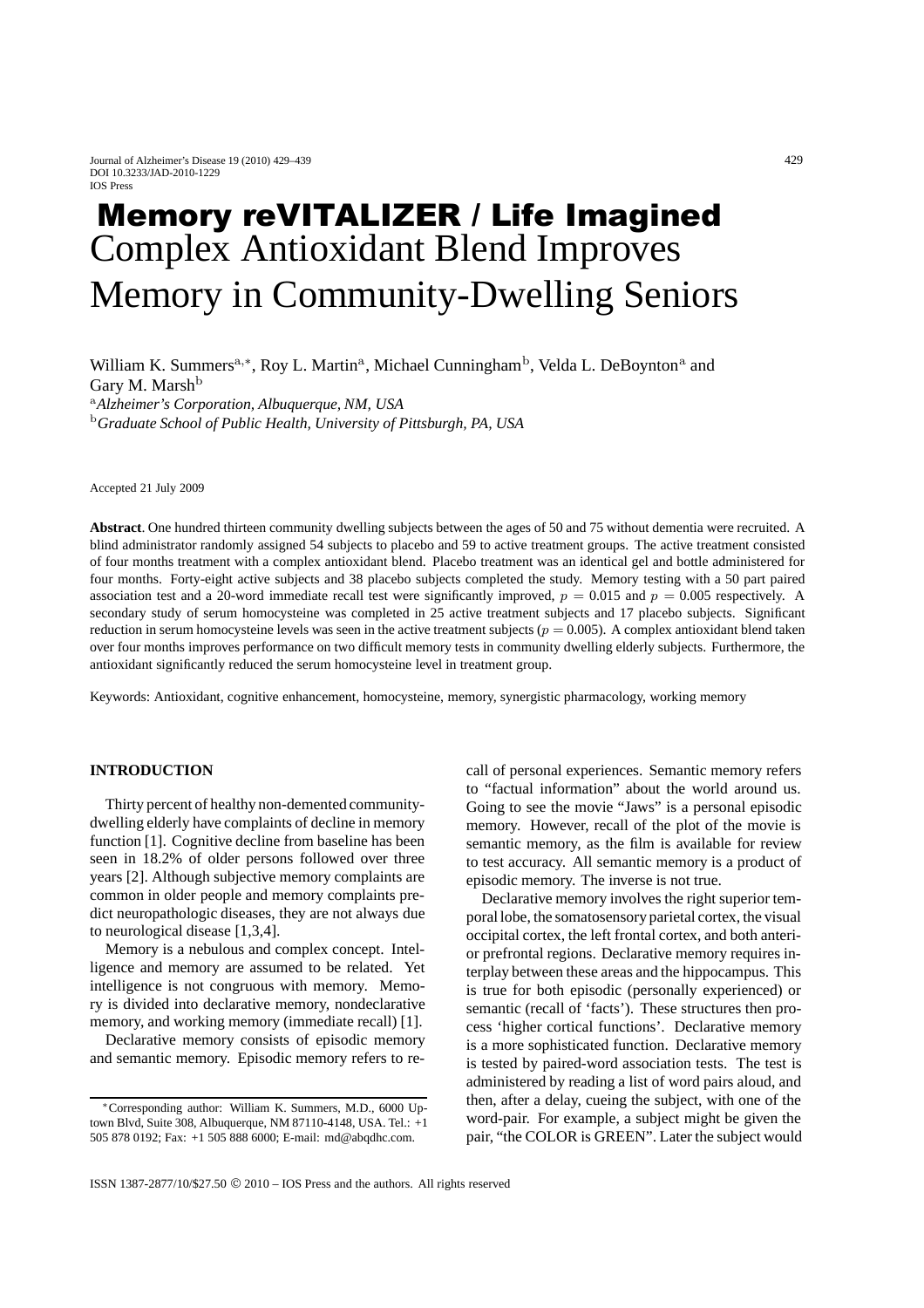be asked "What was the name of the COLOR?" The subject's correct response will depend on competent interaction between the hippocampus, and several of the other structures given above [2].

Nondeclarative memory refers to capacity to recall processes and actions. Two components of nondeclarative memory are priming memory and procedural memory. Here, seeing a faucet and understanding what it is and how it functions is a priming memory. Choosing to turn on the hot water is a procedural memory. Nondeclarative memory testing has not been standardized to common cognitive deficit conditions, such as Alzheimer's disease. The Tower of Hanoi task is a wellinvestigated procedural memory test, but is complex and awkward to administer [3].

Working memory appears to anatomically reside in the hippocampus, amygdala, and associated structures of the medial temporal lobe [2,3]. The competence of working memory can be tested by word list recall, or digit span recall.

Products that improve memory in normal community dwelling elderly are not established. Memory complaints are not a disease state. Products for this symptom rarely fall under the FDA classification of a pharmaceutical. There are numerous health supplements and herbal preparations that claim memory improvement [8,9]. Google search engine produces 304,000 listings for 'memory supplements' [10].

The mechanism of action of these memory enhancement products fall into four broad classifications: antioxidants, cerebral blood flow enhancers, neurotransmitter modulators, and lipid supplements. Vitamins and most herbal cognitive enhancers are classified as antioxidants. Cerebral blood flow enhancers include ginseng, gota kola, and vinpocin, which also have antioxidant properties. Neuropeptides, the herb Huperzine A (fir moss or fir clubmoss), and nicotine would be typical neurotransmitter modulators. Examples of lipid supplements are choline, phosphatidylserine, and omega 3 lipids. Many lipid compounds also have antioxidant properties.

Antioxidants have five forms [11,12]. First are antioxidant vitamins. Examples are beta carotene, vitamin A, Coenzyme Q10, vitamin B2, folic acid, vitamin B3, vitamin B5, vitamin B6, vitamin B12, vitamin C, and vitamin E. The second are antioxidant amino acids, like L-glutathione, L-lysine, L-methionine, and taurine. Third are antioxidant minerals, such as boron, manganese, magnesium, selenium, and zinc. Fourth are antioxidant herbals. There are numerous examples, such as curcumin, ginkgo biloba, ginseng, gota kola, and blueberry (vaccinium angustifolium). Fifth are the antioxidant lipids, such as lipoic acid, phosphatidylcholine, phosphatidylserine, and phosphatidylethanolamine.

Basic animal research concludes that antioxidants, in adequate dosage, improves cognitive performance [13, 14]. Blueberry extract, for example, not only improves memory tasking, but it also inhibits acetylcholinesterase, a synaptic enzyme which is inhibited by therapies for Alzheimer's disease, such as tacrine, donepezil, and rivastigmine [13,14]. Further, it would appear that blueberry extracts decrease oxidative DNA damage, a marker of aging, in the liver [15]. Ginkgo biloba extract enhances hippocampal neurogenesis in mice [16].

In humans, the literature on use of antioxidants has been generally negative [14,17–19]. More careful examination of the literature reveals that the focus has been on mono-vitamin or duo-vitamin therapy with vitamin E and/or vitamin C [14,18,19]. This approach is naive and flawed. For example, the studies of vitamin E do not address all forms of that vitamin. In plants, there are eight forms of vitamin E. Commonly, alpha-tocopherol is used in research as a single agent, but alpha-tocopherol is 60% less potent than alphatocotrienol [20]. To date most human successful studies have used herbals, fruits, and vegetables [21–24], however, eating the large quantities of fruits, herbs, and vegetables required to get a pharmacologic effect is neither practical nor cost effective.

The purpose of this study is to evaluate the effect on memory capacity of a potent complex antioxidant on non-demented community dwelling seniors over a fourmonth period. The complex antioxidant blend used contained 34 antioxidants representing all five classes of antioxidants [11]. This blend of antioxidants includes phospholipids, the building block of cell membranes.

## **MATERIALS AND METHODS**

#### *Subjects*

One hundred thirteen subjects were recruited from the general Albuquerque metropolitan area. Minimum exclusion criteria were applied. Subjects were to be non-demented and living independently in the community and between the ages of fifty and seventy-five. Memory testing was in English. Subjects had to be English speaking. Exclusion criteria included living in a structured community, such as a nursing home or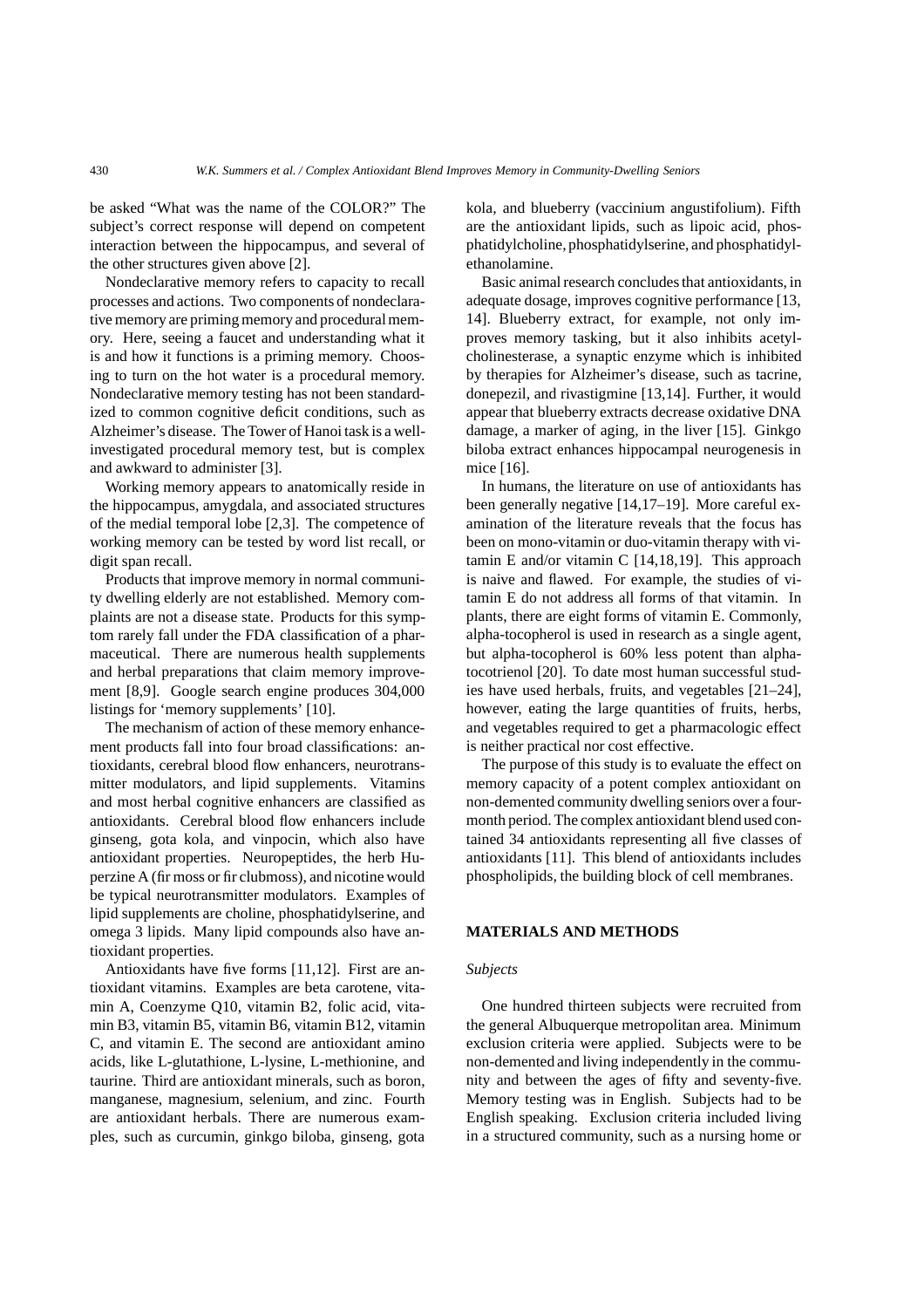assisted living. Subjects could not be in a hospice program. Subjects could not be taking coumadin, anticancer drugs, antipsychotics, corticosteroids, or antidementia drugs. Subjects could not be on a continuous positive airway pressure (CPAP) device or have known obstructive sleep apnea syndrome. Subjects were not paid to participate, nor reimbursed for expenses.

## *Procedure*

This experimental protocol complied with guidelines on human experimentation. Independent Review Consulting Inc. (Corte Madera, CA) approved Informed Consent procedures and forms. Financial support for this research was obtained from Solo Non-Profit Research, Ltd., Arcadia, CA.

After explanation of the protocol to a subject, informed consent was obtained. The intake interview recorded demographic data, medical history, and complete listing of prescribed medications, over-the-counter medications, and health supplements. Baseline age, height, weight, waist size, gender, and race data were collected. Race was self-reported by the subject. A baseline battery of memory tests was administered. An administrator, who never met or tested subjects, randomly assigned the subject by a computer generated program to either placebo or active treatment group.

In the baseline interview, health supplements were reviewed in detail. Labels of supplement bottles were analyzed, when available. If daily supplement ingestion appeared to exceed the following doses in more than two supplements, the subject was considered a sophisticated health supplement subject (SHS). These parameters were vitamin B2 (riboflavin) *>* 1.7 mg per day, vitamin B6 (pyridoxine) *>* 3 mg per day, vitamin B9 (folic acid) *>* 400 mcg per day, or vitamin B12 (methylcobalamin) *>* 18 mcg per day. The parameters were arbitrarily selected from a typical over the counter multivitamin.

Subjects were interviewed one month after intake interview. The focus was on any compliance or complication issues. Subjects were asked to bring in the study drug bottles for inspection. Any significant changes in health status or medications were noted. The memory test battery was repeated.

The final interview was conducted four months after the initial interview. The medicine and health information was updated. The memory battery was administered. When appropriate, the second serum sample was collected to be tested for homocysteine.

#### *Memory testing*

The memory test battery included the Mini-Mental Status Examination (MMSE) and an expanded 50-item Names-Learning paired association test (NLT $_{50}$ ) [25, 26]. The latter instrument was designed to have little ceiling effect and to detect subtle memory deficits. Normal is 81 out of 100 (SD = 4.2). Finally, the 20word free-recall test  $({}_{20}$ WRT) of short-term memory was given [27]. Subjects were presented with a list of 20 one or two syllable unrelated words, at two second intervals. They were then asked to recall words in any order within two minutes. The maximum possible score is 20 with a mean of 6.86 words  $(SD = 2.45)$ . The entire battery takes about 30 minutes to administer.

## *Treatments*

The administrator mailed the active treatment group subjects bottles of the 34-component blend of antioxidants [28]. Table 1 lists the active treatment formulation [24,27]. Treatment consisted of ingestion of six No. 20 gels of the active treatment per day.

The placebo group subjects were mailed bottles of identically packaged and appearing No. 20 size gels and instructed to ingest six gels per day.

#### *Homocysteine sub-study*

A sub-study of serum homocysteine effects of treatment was conducted in the first 50 subjects to volunteer for a blood draw at baseline and at four months. Limited finances allowed only the first fifty volunteer subjects to participate in this sub-study.

#### *Statistical analysis*

Statistical analyses were conducted to test for differences in the baseline characteristics of the members in the active and placebo groups. The two sample ttest was used for continuous variables and Pearson's chi-squared test was used for categorical variables.

Change scores were calculated for the difference in the names learning test and 20 word recall scores at four months compared to baseline. To test the null hypothesis of equality in the change scores in the active and placebo groups versus the alternative of unequal change scores, the two sample t-test was used. For the names-learning test, the score variances were significantly different. Therefore, Satterthwaite's approxima-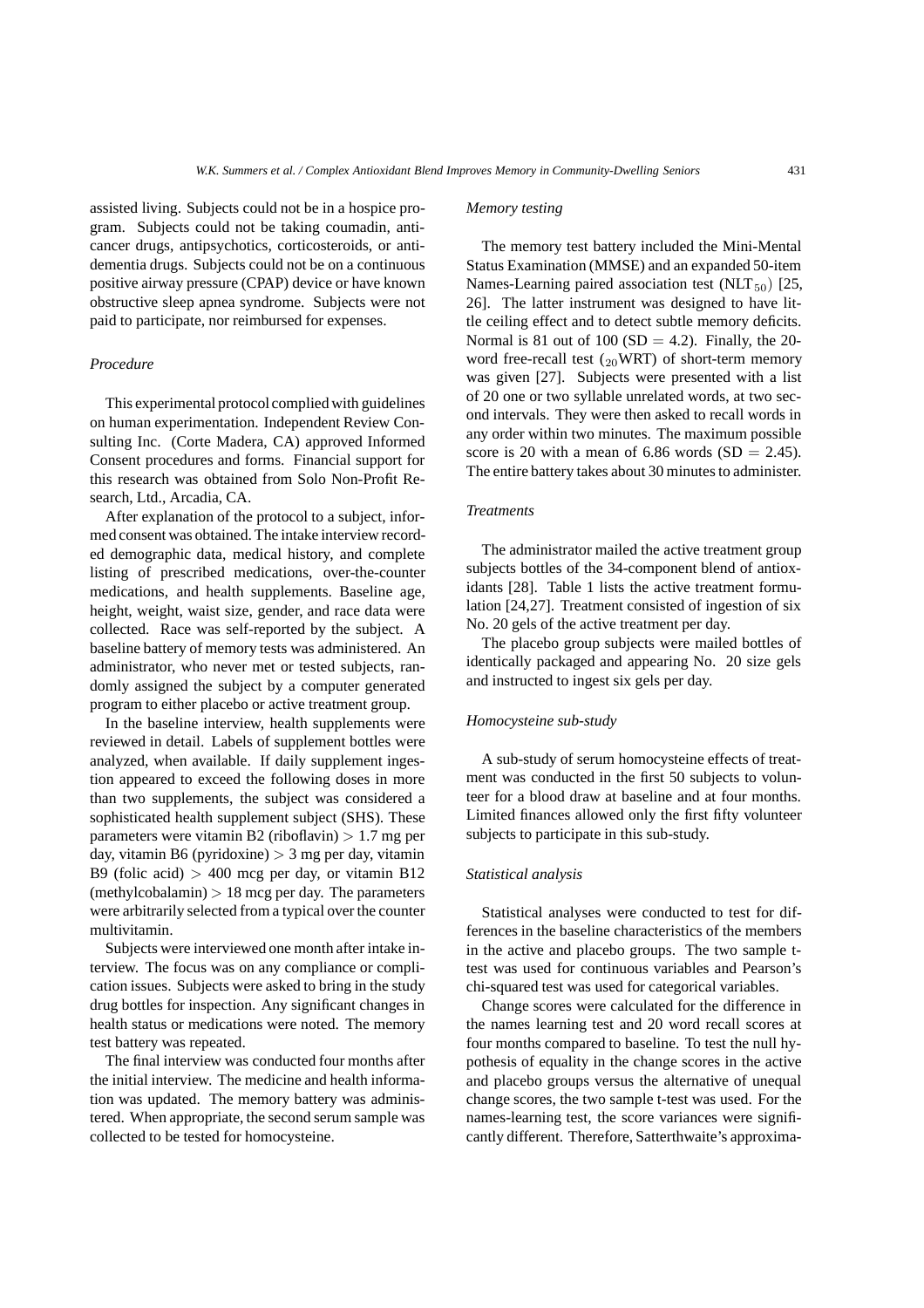| Component              | Daily dose        | % Daily | Classification         |
|------------------------|-------------------|---------|------------------------|
|                        |                   | value   |                        |
| Alpha lipoic acid      | 90 mg             |         | Lipid antioxidant      |
| d-alpha tocopherol     | 240 IU            | 2,400%  | Vitamin antioxidant    |
| Ascorbic acid          | $300$ mg          | 500%    | Vitamin antioxidant    |
| A vitamin palmitate    | 4,500 IU          | 450%    | Vitamin antioxidant    |
| Beta carotene          | 9,000 IU          | 900%    | Vitamin antioxidant    |
| Bioflavonoid (lemon)   | $90 \text{ mg}$   |         | Herbal antioxidant     |
| Boron citrate          | $60 \mu$ g        |         | Mineral antioxidant    |
| Co-enzyme Q10          | 36 mg             |         | Lipid antioxidant      |
| Copper gluconate       | $75 \mu g$        | 180%    | Mineral antioxidant    |
| DMAE                   | $67.5 \text{ mg}$ |         | Lipid antioxidant      |
| Eleutherococcus        | 90 mg             |         | Herbal antioxidant     |
| senticosus             |                   |         |                        |
| Folic acid             | 720 $\mu$ g       | 180%    | Vitamin antioxidant    |
| Gingko biloba          | 90 mg             |         | Herbal antioxidant     |
| Ginseng                | $90 \text{ mg}$   |         | Herbal antioxidant     |
| (10% ginsenosides)     |                   |         |                        |
| $l$ -glutathione       | $120 \text{ mg}$  |         | Amino acid antioxidant |
| Gotu kola              | 120 mg            |         | Herbal antioxidant     |
| Grape seed extract     | $210$ mg          |         | Herbal antioxidant     |
| $l$ -lysine            | $180$ mg          |         | Amino acid antioxidant |
| Magnesium citrate      | $48 \text{ mg}$   | 14%     | Mineral antioxidant    |
| Manganese citrate      | $3 \text{ mg}$    | 67%     | Mineral antioxidant    |
| l-methionine           | $180$ mg          |         | Amino acid antioxidant |
| Methylcobalamin        | $720 \mu$ g       | 3,000%  | Vitamin antioxidant    |
| Nicotinamide           | $24$ mg           | 150%    | Vitamin antioxidant    |
| Pantothenate.          | $60$ mg           | 1,200%  | Vitamin antioxidant    |
| d-calcium              |                   |         |                        |
| Papain                 | 9 mg              |         | Herbal antioxidant     |
| Phosphatidylcholine    | 480 mg            |         | Lipid antioxidant      |
| Phosphatidylserine     | $30$ mg           |         | Lipid antioxidant      |
| Pyridoxine HCl         | 18 <sub>mg</sub>  | 1,059%  | Vitamin antioxidant    |
| Pyridoxal-5-           | 3.6 <sub>mg</sub> | 212%    | Vitamin antioxidant    |
| phosphate              |                   |         |                        |
| Riboflavin-5-          | 6 mg              | 462%    | Vitamin antioxidant    |
| phosphate              |                   |         |                        |
| $l$ - selenomethionine | $60 \mu$ g        | 100%    | Mineral antioxidant    |
| Taurine                | 90 mg             |         | Amino acid antioxidant |
| Thiamine               | $24$ mg           | 2,000%  | Vitamin antioxidant    |
| Tocotrienols, mixed    | 186 mg            |         | Vitamin antioxidant    |
| Zinc citrate           | 18 mg             | 120%    | Mineral antioxidant    |

Table 1 Composition of 34 component antioxidant blend

tion was used. For all comparisons, p-values of less than 0.05 were considered statistically significant.

÷,

Univariate linear regression models were run to individually test whether or not treatment, gender, race, age, or other member characteristics were significant predictors of change score for the 20 word recall and names learning test. To adjust for other potential confounding variables in the comparison of the change scores, multi-variable linear regression models were calculated. Forward stepwise linear regression (with pvalue for entry of 0.20) was used to determine which covariates should be included in the multi-variable models. For the final models of the change score outcomes, the treatment effects were adjusted for gender, race, and age.

#### **RESULTS**

One hundred and thirteen subjects enrolled in the study. Eleven (9.7%) were referred from the principle investigator's medical practice. Eighty-two subjects (72.6%) joined the study as a result of advertising. Twenty subjects (17.7%) were referred to the study by word of mouth.

Fifty-four were assigned to the placebo group and 59 were in the active treatment group. There were no significant differences between the treatment and placebo groups for demographic and other parameters. These included age, height, weight, waist size, gender, race, level of education, or whether the subjects were on prescriptions. Completion of the study (4 months)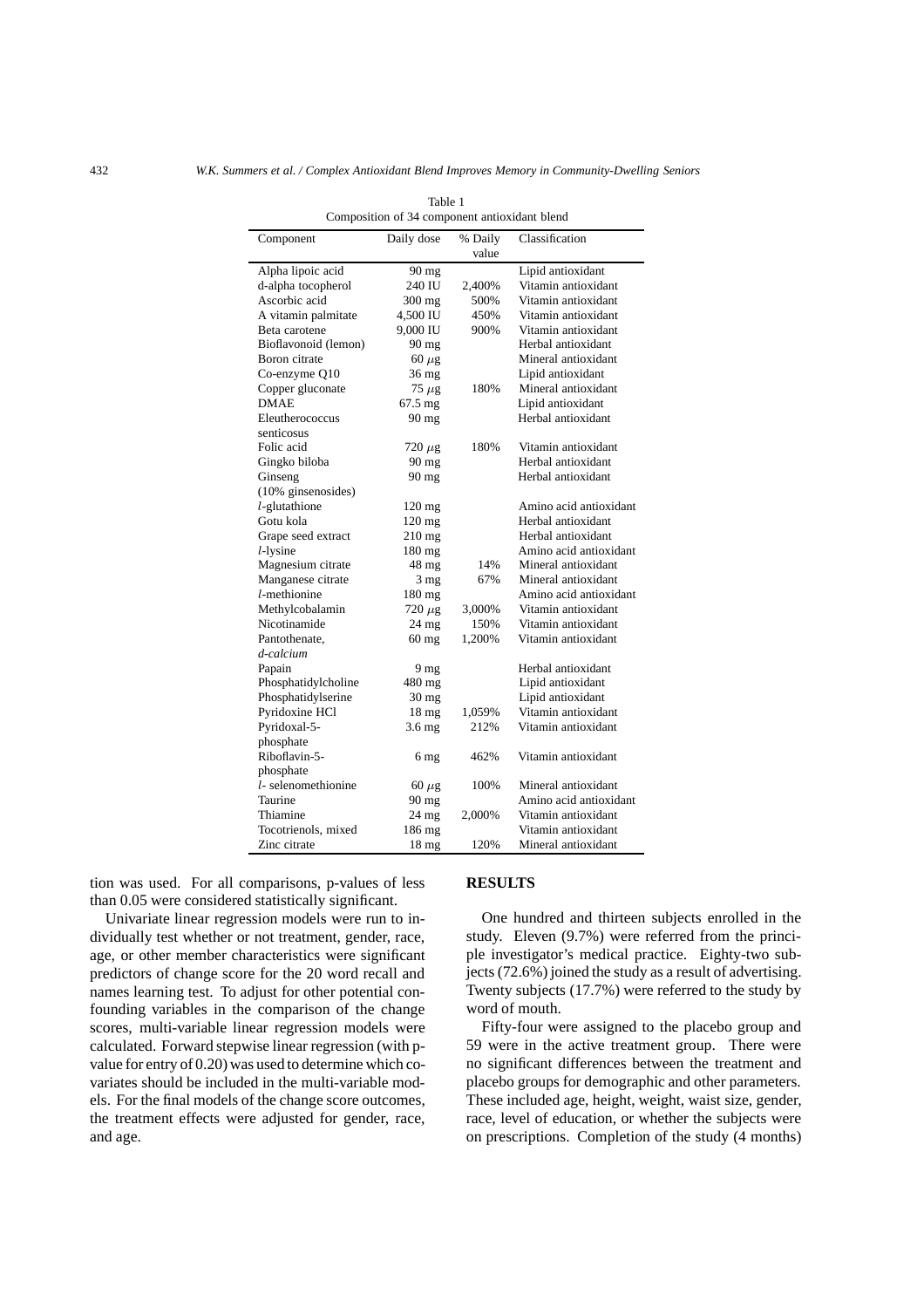|             | Active $(n = 48)$        | p-value <sup>a.</sup> |
|-------------|--------------------------|-----------------------|
| 60.0(7.0)   | 63.3(6.9)                | 0.031                 |
| 65.4(5.9)   | 65.5(5.8)                | 0.958                 |
| 166.5(29.3) | 169.3(36.8)              | 0.704                 |
| 37.0(4.4)   | $37.5^{\mathrm{b}}(4.7)$ | 0.658                 |
|             |                          |                       |
| 24(63.2)    | 26 (54.2)                | 0.401                 |
| 14 (36.8)   | 22(45.8)                 |                       |
|             |                          |                       |
| 30(79.0)    | 37 (77.1)                | 0.836                 |
| 8(21.0)     | 11(22.9)                 |                       |
|             |                          |                       |
| 27(71.1)    | 32(66.7)                 | 0.876                 |
| 4(10.5)     | 5(10.4)                  |                       |
| 7(18.4)     | 11(22.9)                 |                       |
|             |                          |                       |
| 38 (100.0)  | 48 (100.0)               | 1.000                 |
| 0(0.0)      | 0(0.0)                   |                       |
|             | Placebo $(n = 38)$       |                       |

Table 2 Characteristic of Subjects completing four months of study

<sup>a</sup>*.*Comparison of placebo to active group (null hypothesis of equality between groups).

Two-sample t test for continuous variables and chi-square test for categorical variables.  $^{b.}n = 47.$ 

was achieved by 38 of the 54 placebo subjects (70.4%). Eight withdrew from the study, and eight were removed for non-compliance to protocol. Of the 59 active treatment group, 48 (81.4%) of the subjects completed the study. Six withdrew from the study and eight were removed for non-compliance to protocol. Analysis of the characteristics of individuals who completed the four months is given in Table 2. Although there were no significant differences between groups at baseline, one demographic, age, differed between the active and placebo groups in those who completed the study  $(p =$ 0.031). As this difference was not present on enrollment, no correction was made. Further, the older age of the treatment group (averaging 3.3 years older) would bias *against* a positive treatment effect by the health supplement. Adjusted regression analysis controlled for age concluded that this difference did not significantly influence the primary outcomes.

Of subjects completing the four-month protocol, baseline MMSE mean score was 29.1 of a 30 possible score for placebo subjects and 29.3 for active subjects. No subject scored below 27. No subject met criteria for dementia or mild cognitive impairment [26,29]. Repeat MMSE conducted at four-month follow-up. Placebo group average MMSE score was 29.3. Active treatment group MMSE score at four months was 29.7. At four-month examination, no subject scored below 27. No subject met criteria for dementia.

Figure 1 displays mean  $NLT_{50}$  scores at baseline and at four months. The placebo group moved from baseline 69.3 (SD = 14.7) to a four-month mean NLT  $_{50}$  of 72.3 ( $SD = 13.2$ ). The active treatment group had a NLT<sub>50</sub> change from 72.3 (SD = 13.0) at baseline to 79.0  $(SD = 15.4)$  after four months. The mean change in  $NLT_{50}$  scores from four months to baseline in the active versus placebo groups was 3.7 (95% CI = *−*0.23, 7.65, two-sided  $p = 0.065$ ). The adjusted linear regression modeling of the change in  $NLT_{50}$  scores from four months to baseline revealed a statistically significant 5.2 point higher change in the active group compared to the placebo group ( $p = 0.015$ ).

Figure 2 displays the mean  $_{20}$ WRT scores at baseline and at four months. The placebo group moved from a baseline of 7.0 (SD = 2.3) to 8.2 (SD = 2.6) words recalled from the list of 20 after four months. The active treatment group improved from 7.0 ( $SD = 2.3$ ) at baseline to a mean of 9.7 (SD = 2.7)  $_{20}$ WRT at the four month interview. The mean change in  $_{20}$ WRT scores from four months to baseline in the active versus placebo groups was 1.4 (95% $CI = 0.26$ , 2.63, two-sided  $p = 0.017$ . The adjusted linear regression modeling of the change in  $_{20}$ WRT from 4 months to baseline revealed a statistically significant 1.7 point higher change in the active group compared to the placebo group ( $p =$ 0.005).

Fifty-three subjects volunteered for the analysis of serum homocysteine levels. Of these 29 were on active treatment, while 24 subjects were on placebo treatment. There were no significant differences between the two groups by gender, age, race, height, weight, or waist measurement, as demonstrated in Table 3. Review of the medication and supplements of these 53 subjects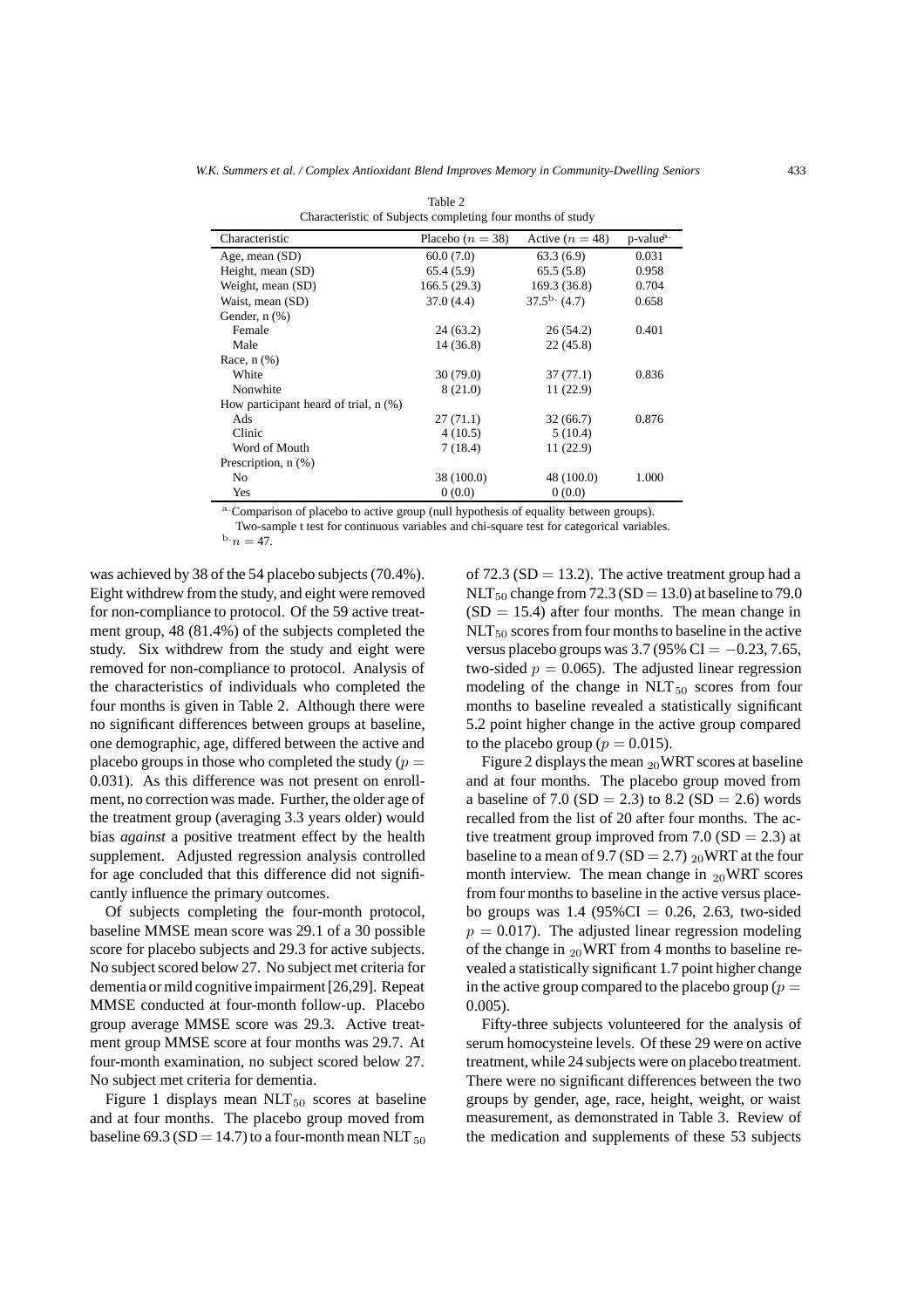

Fig. 1. Unadjusted Mean NLT<sub>50</sub> Scores at baseline and four months for placebo ( $\blacktriangleleft$ ) and active treatment ( $\blacktriangleleft$ ). 95% confidence levels are given.



Fig. 2. Unadjusted Mean <sub>20</sub>WRT scores at baseline and 4 months for placebo ( $\bigcirc$ ) and active treatment ( $\bigcirc$ ). 95% confidence levels are given.

showed no significant difference in the number who were on more sophisticated health supplements (SHS subjects). Serum homocysteine levels were drawn at baseline and at four-month follow-up. Of the 29 active treatment subjects, 25 had the four-month homocysteine level drawn. Of the 24 placebo subjects who had baseline homocysteine levels taken, 17 subjects completed the study.

Figure 3 displays the change in mean homocysteine levels for the sub-study active treatment and placebo treatment groups. The completing active treatment

group was slightly older than placebo subjects. This was not significant. Active treatment subjects also had a slightly higher baseline homocysteine level. This was also not significant. The two-sample t-test for the mean change in homocysteine in the active versus the placebo group did reveal a statistically significant 1.57 *µ*mol/liter decrease after 4 months (95% CL = *−*2.72, *−*0.42, two-sided *p* = 0.009).

Further analysis revealed six of the 17 placebo subjects completing the homocysteine analysis were SHS subjects. Eight of 25 active treatment subjects were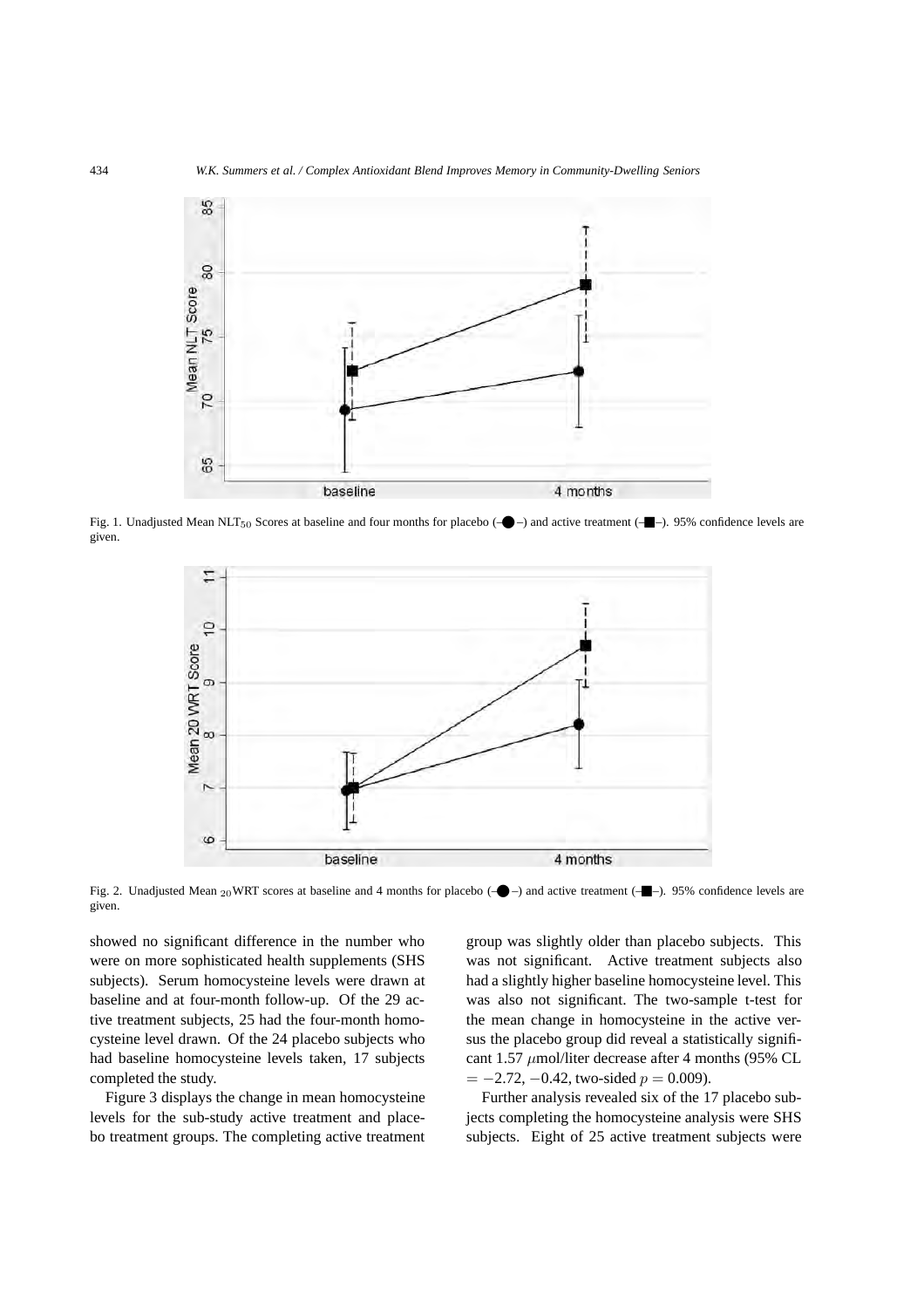| Characteristic of subjects completing + months of homocysteme study |                   |                    |                       |  |  |  |
|---------------------------------------------------------------------|-------------------|--------------------|-----------------------|--|--|--|
| Characteristic                                                      | Active $(n = 25)$ | Placebo $(n = 17)$ | p-value <sup>a.</sup> |  |  |  |
| Age, mean (SD)                                                      | 63.9(5.7)         | 60.7(7.2)          | 0.114                 |  |  |  |
| Height, mean (SD)                                                   | 65.0(6.8)         | 63.9(7.6)          | 0.630                 |  |  |  |
| Weight, mean (SD)                                                   | 178.6 (36.9)      | 162.1(28.3)        | 0.129                 |  |  |  |
| Waist, mean (SD)                                                    | 38.5(5.0)         | 36.1(4.2)          | 0.268                 |  |  |  |
| Gender, $n$ $(\%)$                                                  |                   |                    |                       |  |  |  |
| Female                                                              | 14(56.0)          | 11 (64.7)          | 0.573                 |  |  |  |
| Male                                                                | 11(44.0)          | 6(35.3)            |                       |  |  |  |
| Race, $n$ $(\%)$                                                    |                   |                    |                       |  |  |  |
| White                                                               | 20(80.0)          | 15 (88.2)          | 0.482                 |  |  |  |
| Other                                                               | 5(8.0)            | 2(11.8)            |                       |  |  |  |
| How subject heard of trial, n (%)                                   |                   |                    |                       |  |  |  |
| Ads                                                                 | 17(68.0)          | 14 (82.4)          | 0.579                 |  |  |  |
| Clinic                                                              | 3(12.0)           | 1(5.9)             |                       |  |  |  |
| Word of mouth                                                       | 5(20.0)           | 2(11.8)            |                       |  |  |  |
| Prescription, $n$ $(\%)$                                            |                   |                    |                       |  |  |  |
| No.                                                                 | 25(100.0)         | 17 (100.0)         | 1.000                 |  |  |  |
| Yes                                                                 | 0(0.0)            | 0(4.2)             |                       |  |  |  |
| Vitamin taker, n (%)                                                |                   |                    |                       |  |  |  |
| No.                                                                 | 17(68.0)          | 11 (64.7)          | 0.824                 |  |  |  |
| Yes                                                                 | 8(32.0)           | 6(35.3)            |                       |  |  |  |

Table 3 Characteristic of subjects completing 4 months of homocysteine study

a. Comparison of placebo to active group (null hypothesis of equality between groups). Two-sample t test for continuous variables and chi-square test for categorical variables.



Fig. 3. Sub-study of serum homocysteine changes: Unadjusted mean serum homocysteine levels in micromolar/liter at baseline and four months for placebo ( $-\bullet$ ) and active treatment ( $-\bullet$ ). 95% confidence levels are given.

SHS subjects. Despite the small number of observations in these sub-groups it appeared that the active treatment resulted in substantial lowering of serum homocysteine. Among non-supplement takers, active treatment resulted in a 1.10 *µ*mol/liter mean decrease in homocysteine (two sided  $p = 0.084$ ).

Among vitamin takers, the mean change at four months in the active group was 2.56 *µ*mol/liter lower than the mean change in the placebo group (two-sided  $p = 0.046$ .

# **DISCUSSION**

Cognitive functioning is believed to decline across life span and is generally referred to as age-related cognitive decline [5]. Mild cognitive impairment in the elderly is believed to progress to Alzheimer's disease [4, 5,7,25,30]. Agents that could reverse or slow cognitive decline would be of potential value to the aging population.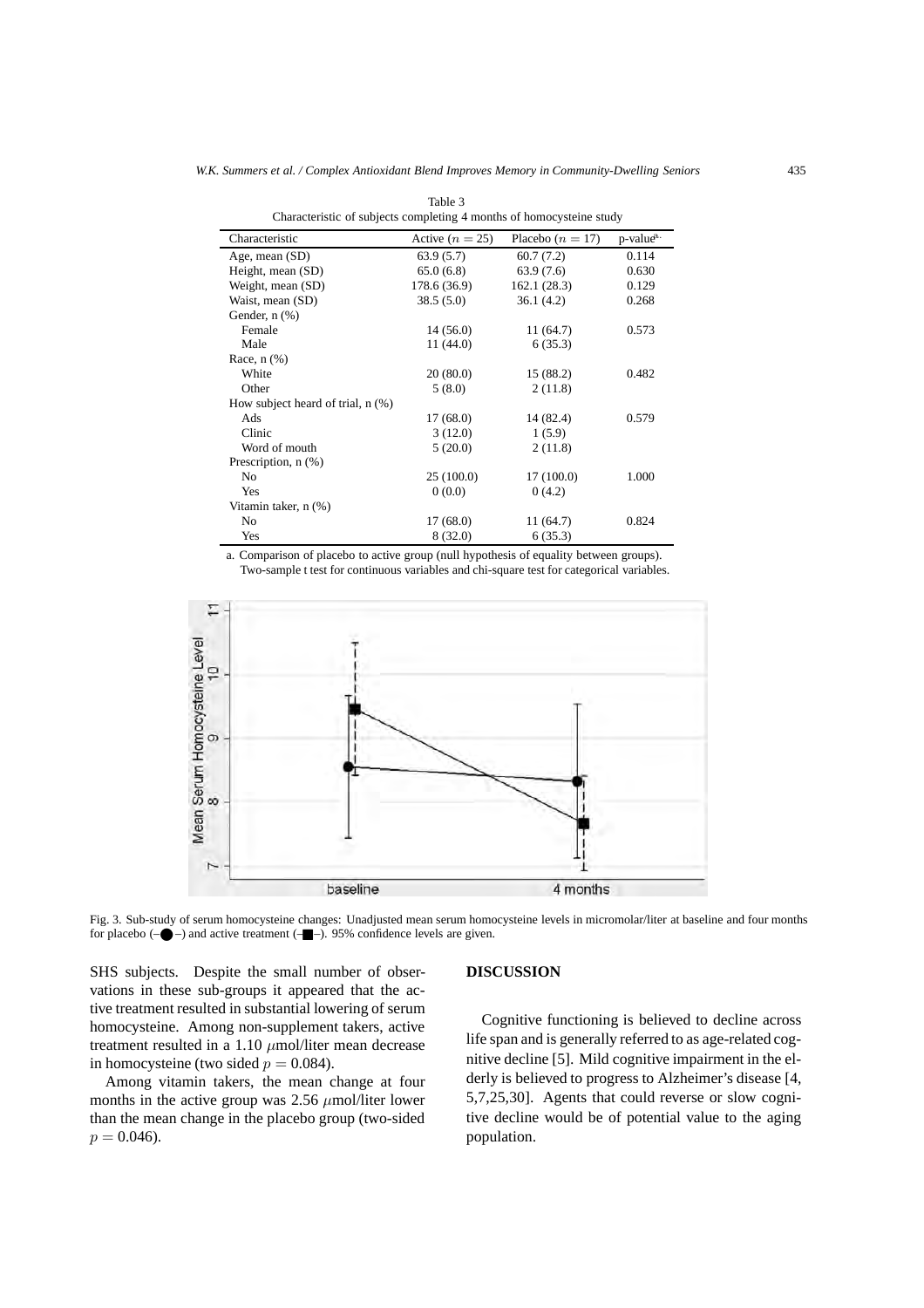This study evaluated the effect of a 34 component complex antioxidant on memory of non-demented community dwelling subjects between the age of 50 and 75. The results show significant improvement after four months of treatment for both memory tasks. The increase in mean change in  $NLT_{50}$  test score in the active group was significant at a p-value  $= 0.015$ . The NLT<sub>50</sub> is believed to test declarative memory, which is a higher cortical function. Declarative memory involves the right superior temporal lobe, the somatosensory parietal cortex, and visual occipital cortex, left frontal cortex, and both anterior prefrontal regions. The increase in the  $_{20}$ WRT favored the active complex antioxidant treatment ( $p = 0.005$ ). The <sub>20</sub>WRT putatively reflects working memory or hippocampal function.

This study has strengths and limitations. The strengths are a study population with few exclusions and simple memory testing instruments. The period of study, four months, is appropriate to look for memory improvements from a health supplement. Use of only two testing personnel with use of both testing staff for each subject added to the consistency of the data.

A weakness of the study was the absence of memory testing at two and three months. The specificity of the memory tests is assumed from fMRI research. However, research in this field is not settled science.

# *Memory and antioxidants*

The current literature would suggest that these results are surprising. Kamat and colleagues [14] recently reviewed twenty years of antioxidant use in human and animal studies. They concluded that the theory of antioxidant causation of neurological conditions was sound, but that the implementation of antioxidant therapies in humans 'must be flawed.' We concur.

First, prior studies of supplements employ massive amounts of single or simple combinations of antioxidants. This 'pharmacologic approach' would assume that aging affects only a small number of metabolic sites. But, biological milieux are complex and diverse.

High dose, short-term simple supplement treatments are unlikely to result in benefit. The avoidance of complex combinations of active agents is understandable. The literature is biased against "poly-pharmacy". Yet "poly-pharmacy" can result in neutral effect, synergistic effect, or antagonist effect. Classical pharmacology teaches that synergistic combinations allow use of smaller doses of each component. Combining synergistic antioxidants agents that act at multiple metabolic levels is more likely give benefit.

In the present study, the active treatment was a complex antioxidant blend (Table 1). The formulation was designed to impart synergistic benefit. Anticipated was lower effective doses of individual components with less potential side effect.

Improving cerebral vascular flow was intended by inclusion of *eleatherococcus senticosus*, *ginkgo biloba*, *panax quiquefolium*, *centella asiatica*, grape pip(*vide supra*) and magnesium citrate. Prevention and repair of lipid peroxidation was addressed by inclusion of alpha-lipoic acid, d-alpha tocopheryl, mixed tocopherienols, ascorbic acid, vitamin A palmitate, beta-carotene, lemon bioflavanoids, L-glutathione, llysine, phosphatidylcholine, phosphatidylserine, pyridoxine, riboflavin-5-phosphate, and selenium methiodine. Enhancement of superoxide dismutase and reduction of serum homocysteine was targeted with copper sebacate, folic acid, manganese citrate, l-methionine, methylcobalamin, and pyridoxine. Addressing free radicals of nuclear origin, mitochondrial metabolism, or post translational protein production was intended by inclusion of ascorbic acid, beta carotene, boron, coenzyme Q10 folic acid, magnesium citrate, methylcobalamin, nicotinamide, pyridoxal 5'-phosphate, and taurine. Other positive synergies exist within the formulation. It is beyond the scope of this paper to describe or fully reference molecular and metabolic mechanisms of all components of the formulation [12,31,32].

A second reason that prior antioxidant studies in humans have failed to show memory improvement is the crude instruments employed. Most popular cognitive testing instruments were developed before it was suspected that memory problems could be reversed. The original intent of the test was to diagnose a condition, not to measure improvement. For example, the Longitudinal Aging Study Amsterdam used the MMSE to measure cognitive decline [5]. Yet the MMSE suffers from both floor and ceiling effects, making it a crude unreliable tool [25]. Some studies use a benumbing battery of "cognitive tests" to measure change [30]. These ordeals often take hours, which taint the data by testing the subject's response to fatigue. For example, the Boston Naming Test was developed for assessment of aphasia, has a 135-page instruction book, and requires 45 minutes to complete [33].

In the present study, the three tests were administered in less than 30 minutes. The MMSE was considered a diagnostic test. The MMSE was not developed as a valid tool to measure change or improvement. The  $NLT_{50}$ addresses higher cognitive centers linking left frontal lobes and occipital lobe to hippocampus and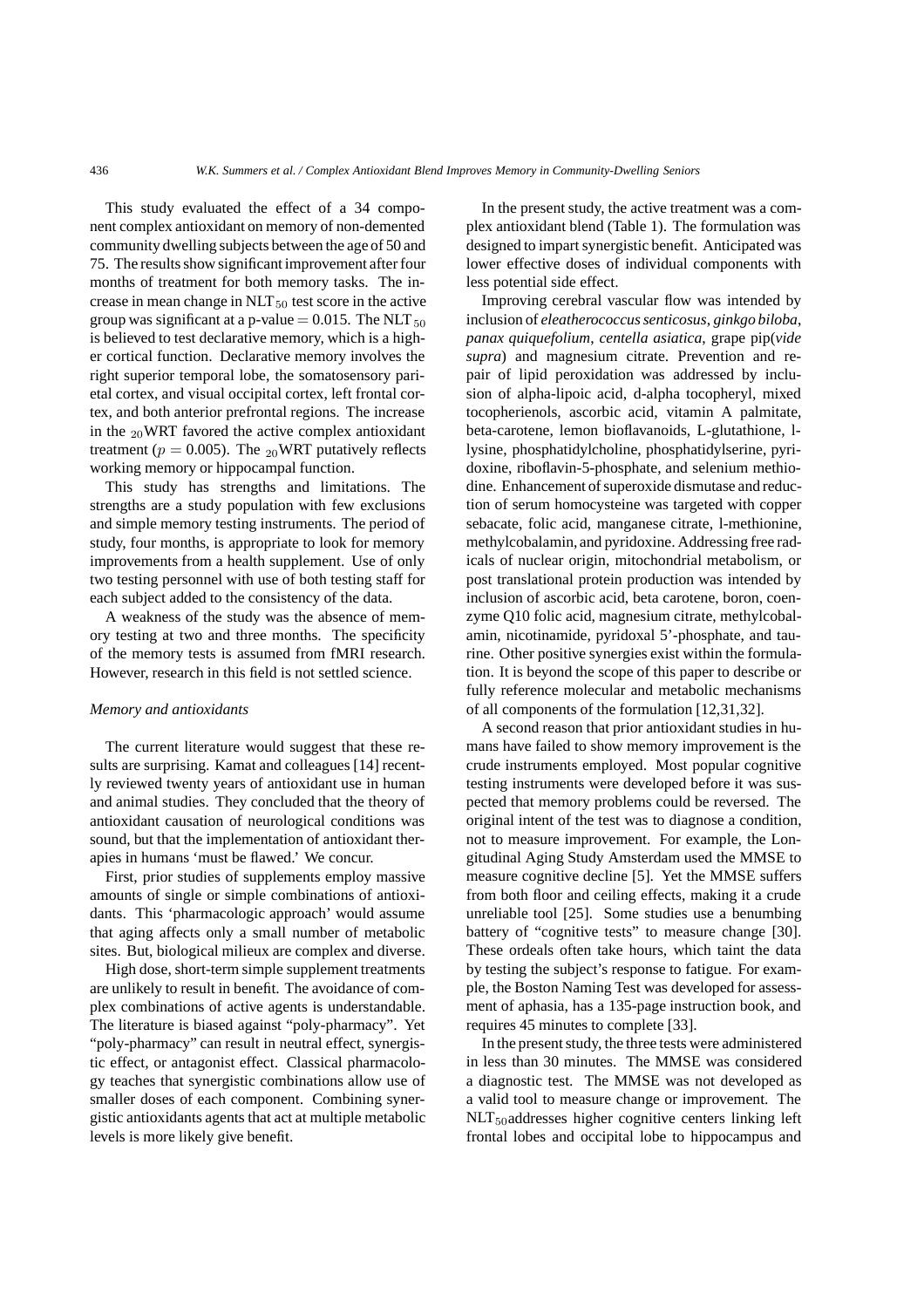

Fig. 4. Homocysteine metabolism. Note the key role of B12 in the folate cycle regenerating homocysteine to methionine, and the role of B6 in converting homocysteine to cystathionine.

superior temporal lobe [2,34]. Because there were four versions of  $_{20}$ WRT and NLT<sub>50</sub>, long term memory was minimally involved.

A third cause of negative human results when testing antioxidant effect on memory is the 'Epic Research Project' [16,35–37]. Here, multiple researchers spread over vast distances administer remarkably complex protocols. Consistency of such protocols is problematic. The duration of the studies frequently are over three years, making subject compliance a serious issue. In all, such epic protocols will drift toward nonsignificance.

In the current study, the population is manageably small and the protocol compliance is minimally challenging. True, the study funding and staff are linked to the company that makes the study drug, but these biases are openly displayed.

In the field of Alzheimer's disease, there are recent well-designed small studies using combinations of vitamins and nutriceuticals. In one study, communitydwelling subjects with early stage Alzheimer's disease improved in a one-year study [38]. In another

study, vitamins with nutriceuticals were used to treat moderate and late stage Alzheimer's disease over nine months [39]. A third study used the herbal, panax ginseng, in a double blind study of 97 subjects to successfully treat Alzheimer's patients [40].

#### *Homocysteine*

Homocysteine has been linked to mild cognitive impairment and other aspects of cognitive decline [36, 41]. Initially, high plasma total homocysteine was linked to atherothrombotic disease [42]. B complex vitamins (pyridoxine, folic acid and cyanocobalamin) lower homocysteine levels [43]. Metabolically vitamin B6 (pyridoxal phosphate) is a key cofactor in the transfer of sulphydryl groups from methionine to serine via methionine synthase conversion of 5-methyltetrahydrofolate (Fig. 4). Vitamin B6 also transfers sulphydryl groups from homocysteine to cystathionine, allowing elimination of sulphate (S04) via the urine. The role of vitamin B6 is principal in the reduction of homocysteine. However, Fig. 4 also demonstrates the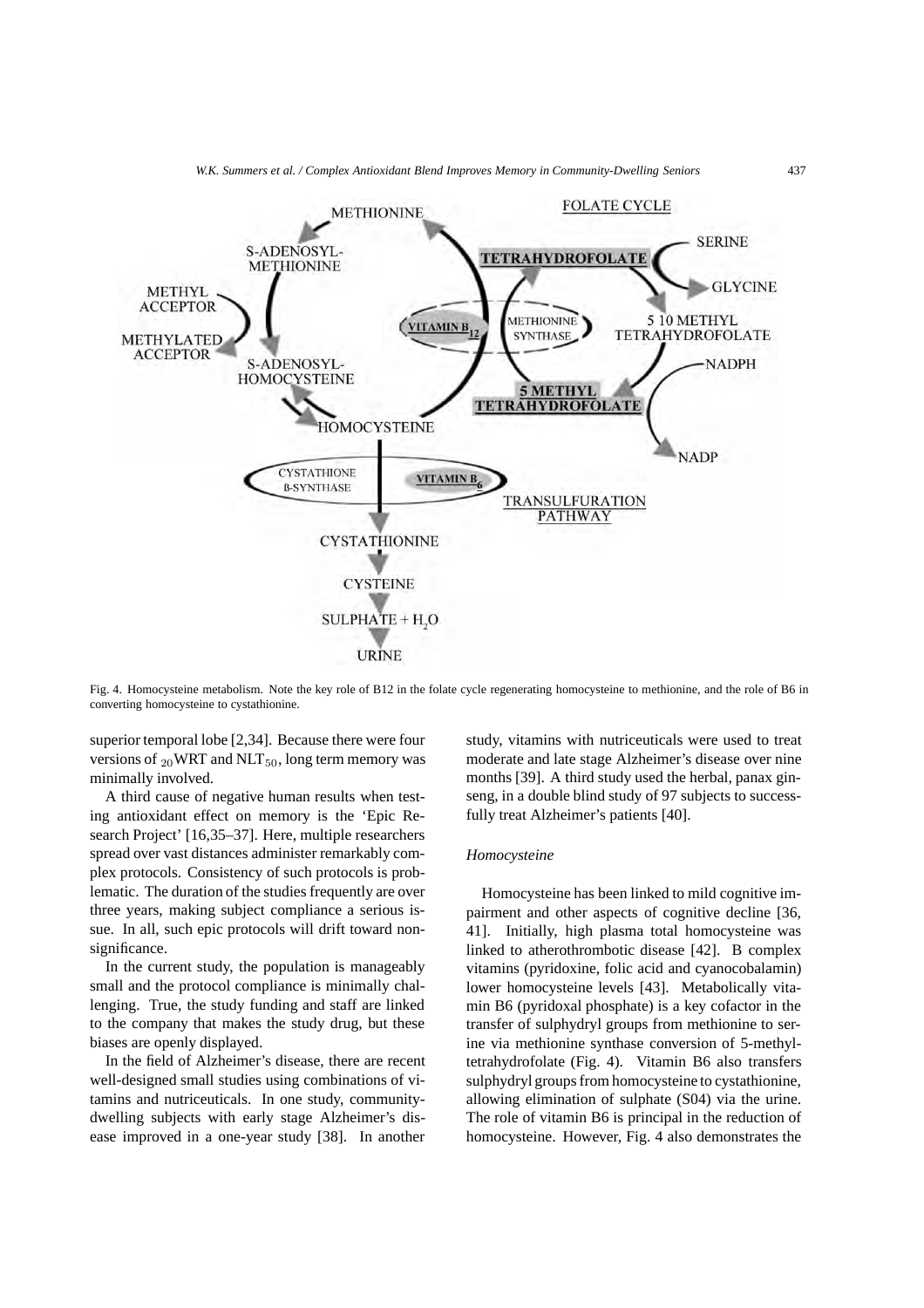importance of vitamin B9 (tetrahydrofolate, 5-methyl THF, and 10 formyltetrahydrofolate) and vitamin B12 (methyl cobalamin and adenosyl cobalamin).

In the present study, the study drug contains supplements that should reduce serum homocysteine. Comparison of 29 active treatment subject volunteers to 24 placebo subject volunteers showed significant reduction of serum homocysteine levels ( $p = 0.005$ ). This reduction held even if the subject was already on B complex vitamins beyond those offered in common multivitamins.

A recent multi-center study concluded that reducing homocysteine levels with high-dose B vitamins does not slow cognitive decline in mild to moderate Alzheimer's disease individuals [36]. However, this study had serious drawbacks: 1) the study populations were already suffering from Alzheimer's disease; 2) the baseline homocysteine levels were normal; 3) the dose of vitamins was unbalanced; 4) the duration of follow-up was short; and 5) measurement tools were problematic. Earlier studies, linking Alzheimer's disease and cognitive function in non-demented individuals to homocysteine levels, have better designs [44, 45].

In the present study, the antioxidant blend proved most potent in reducing the serum homocysteine, even in those subjects already taking vitamins typically associated with reduced homocysteine level. Perhaps inclusion of copper sebacate, manganese citrate, lmethionine, and zinc might explain this finding. However, this side study may suffer from small sample size. It remains to be determined if lower serum homocysteine levels are related to the memory improvement seen in the study or if it might be related to long-term health.

## **CONCLUSION**

In summary, use of a component antioxidant blend demonstrated improved memory in a double blind study of 113 generally healthy community dwelling individuals who did not have dementia In a sub-study of 53 subjects, the active agent significantly reduced the serum homocysteine level.

## **DISCLOSURE STATEMENT**

Authors' disclosures available online (http://www.jalz.com/disclosures/view.php?id=113).

## **REFERENCES**

- [1] Cargin JW, Maruff P, Collie A, Shafig-Antonacci R, Masters C (2007) Decline in verbal memory in non-demented older adults. *J Clin Exp Neuropsychol* **29**, 706-718.
- [2] Comijs HC, Dik MG, Deeg DJ, Jonker C (2004) The course of cognitive decline in older persons: results from the longitudinal aging study Amsterdam. *Dement Geriatr Cogn Disord* **17**, 136-142.
- [3] Vogel A (2008) Subjective memory complaints in older people. Is it a symptom of dementia? *Ugeskr Laeger* **170**, 1728- 1733.
- [4] Jorm AF, Masaki KH, Davis DG, Hardman J, Nelson J, Markesbery WR, Petrovitch H, Ross GW, White LR (2004) Memory complaints in non-demented men predict future pathologic diagnosis of Alzheimers disease. *Neurology* **63**, 1960-1961.
- [5] Stern Y, Sackeim HA (2008) Neuropsychiatric aspects of memory and amnesia. In *Neuropsychiatric and Behavioral Neurosciences* (*5thedition*), Yudofsky SC, Hales RE, eds. American Psychiatric Publishing Inc., Washington, DC, pp. 567-575.
- [6] Mitchell TM, Shinkareva SV, Carlson A, Chang K, Malave VL, Mason RA (2008) Predicting human brain activity associated with meanings of nouns. *Science* **320**, 1191-1195.
- [7] Cohen NJ (1984) Preserved learning capacity in amnesia: evidence for multiple memory systems, In *The Neuropsychology of Memory*, Squire LR, Buters N, eds. Guilford Press, New York, pp. 83-103.
- [8] Smith KL (2007) *Brighter Mind*. Brighter Mind Media Group, Corinth TX, pp. 203-292.
- [9] Dean W, Morgenthaler J, Fowkes SW (1993) *Smart Drugs II*. Smart publications, Petaluma, CA, pp. 1-274.
- [10] Google search for "memory supplement", http://www.google. com/search?hl=en&q=memory+supplement, Accessed on April 13, 2009.
- [11] Summers WK (2004) Alzheimer's disease, oxidative injury, and cytokines. *J Alzheimers Dis* **6**, 651-657.
- [12] Halliwell B, Gutteridge JMC (2001) *Free Radicals in Biology and Medicine* (*3rdEdition*). Oxford University Press, Oxford pp.105-245.
- [13] Papandreou MA, Dimakopoulou A, Linardaki ZI, Cordopatis P, Klimis-Sacas D, Margarity M, Laman FN (2009) Effect of polyphenol-rich wild blueberry extract on cognitive performance of mice, brain antioxidant markers and acetylcholinesterase activity. *Behav Brain Res* **198**, 352-358.
- [14] Kamat CD, Gadal S, Mhatre M, Williamson KS, Pye QN, Hensley K (2008) Antioxidants in central nervous system diseases: Preclinical promise and translational challenges. *J Alzheimers Dis* **15**, 473-493.
- [15] Dulebohn RV, Yi W, Srivastava A, Akoh CC, Krewer G, Fischer JG (24 DEC 2008) Effects of blueberry (*vaccinium ashei*) on DNA damage, lipid peroxidation and phase II enzyme activities in rats. *J Agric Food Chem* **56**, 11700-117006.
- [16] Tchantchou F, Xu Y, Wu Y, Christen Y, and Luo Y (2007) EGb761 enhanced adult hippocampal neurogenesis and phosphorylation of CREB in transgenic mouse model of Alzheimer's disease. *FASEB J* **21**, 2400-2408.
- [17] DeKosky ST, Williamson JD, Fitzpatrick AL, Kronmal RA, Ives DG, Saxon JA, Lopez OL, Burke G, Carlson MC, Fried LP, Kuller LH, Robbins JA, Tracy RP, Woolard NF, Dunn L, Snitz BE, Nahin RL, Furberg CD (2008) *Ginkgo biloba* for prevention of dementia: a randomized controlled trial. *JAMA* **300**, 2253-2262.